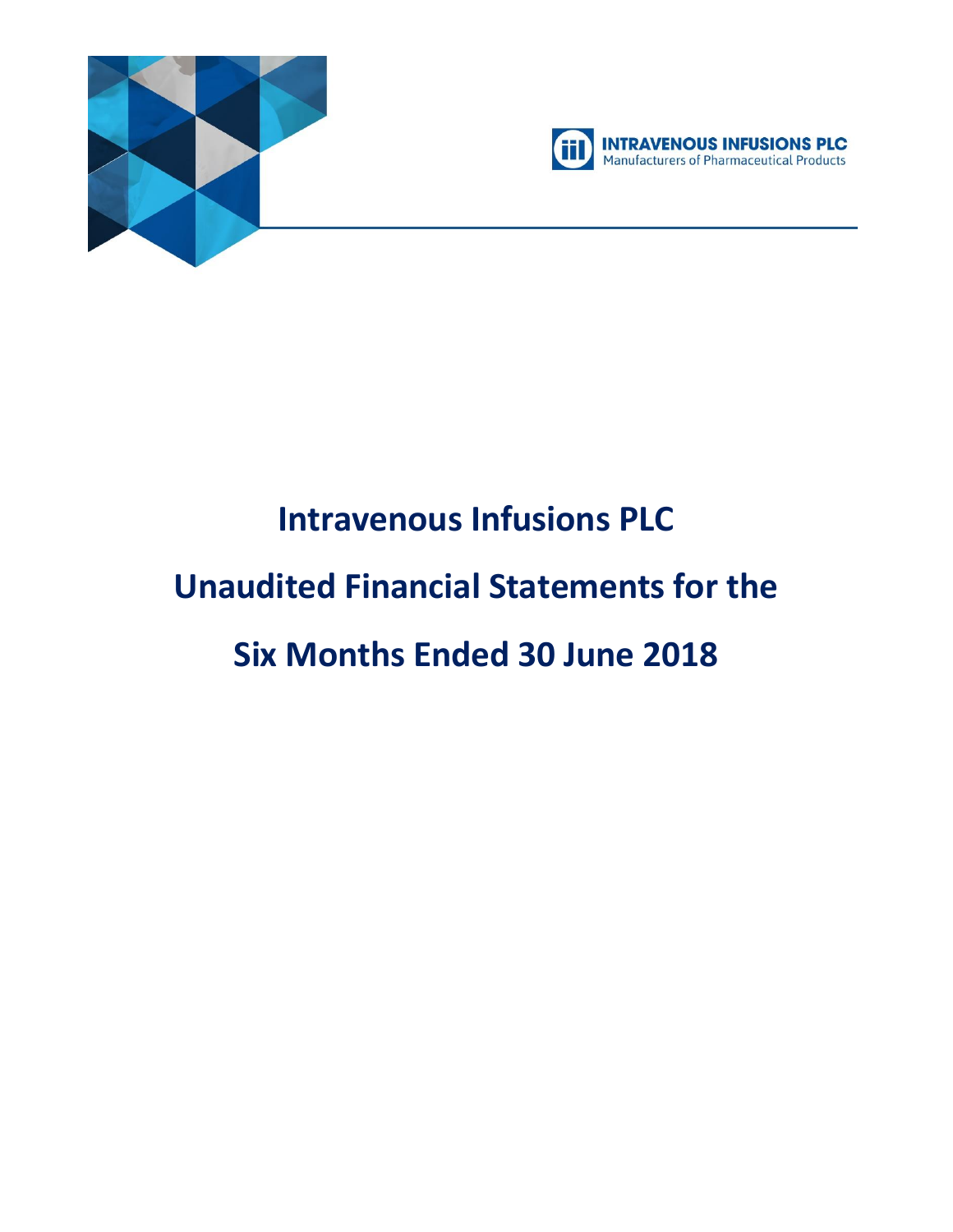

## **KEY FINANCIAL HIGHLIGHTS**

|                              | <b>JUNE 2018</b><br><b>UNAUDITED</b><br><b>GHC</b> | <b>JUNE 2017</b><br><b>UNAUDITED</b><br><b>GH¢</b> | <b>CHANGE</b> |
|------------------------------|----------------------------------------------------|----------------------------------------------------|---------------|
|                              |                                                    |                                                    |               |
| Revenue                      | 10,051,384                                         | 6,316,853                                          | 59%           |
|                              |                                                    |                                                    |               |
| <b>Gross Profit</b>          | 5,857,261                                          | 3,558,255                                          | 65%           |
| <b>Finance Costs</b>         | 265,891                                            | 411,122                                            | $-35%$        |
|                              |                                                    |                                                    |               |
| <b>Operating Profit</b>      | 2,517,221                                          | 1,522,056                                          | 65%           |
| Net Profit/(Loss) before tax | 2,251,330                                          | 1,110,934                                          | 103%          |
|                              |                                                    |                                                    |               |
| Net Shareholders' funds      | 11,754,758                                         | 8,097,504                                          | 45%           |
|                              |                                                    |                                                    |               |
| Cash and cash Equivalent     | 251,076                                            | 844,851                                            | -70%          |
| Trade and other receivables  | 10,849,194                                         | 7,826,250                                          | 39%           |

## **UNAUDITED STATEMENT OF PROFIT OR LOSS AND OTHER COMPREHENSIVE INCOME**

|                                           | <b>30 JUNE 2018</b> | <b>30 JUNE 2017</b> |               |
|-------------------------------------------|---------------------|---------------------|---------------|
|                                           | <b>UNAUDITED</b>    | <b>UNAUDITED</b>    | <b>CHANGE</b> |
|                                           | <b>GHC</b>          | <b>GH¢</b>          |               |
| Revenue                                   | 10,051,384          | 6,316,853           | 59%           |
| Cost of operations                        | (4, 194, 124)       | (2,758,598)         | 52%           |
| <b>Gross profit</b>                       | 5,857,261           | 3,558,255           | 65%           |
| Other income                              | 7,108               | 14,368              |               |
| Operating and other expenses              | (3,347,147)         | (2,050,567)         | 63%           |
| <b>Profit before finance cost and tax</b> | 2,517,221           | 1,522,056           |               |
| Finance cost                              | (265, 891)          | (411, 122)          | -35%          |
| <b>Profit before tax</b>                  | 2,251,330           | 1,110,934           |               |
| Income tax expense                        | (422, 124)          | (208,300)           |               |
| <b>Profit for the period</b>              | 1,829,206           | 902,634             | 103%          |
|                                           |                     |                     |               |
| Earnings per share                        | 0.00807             | 0.00398             |               |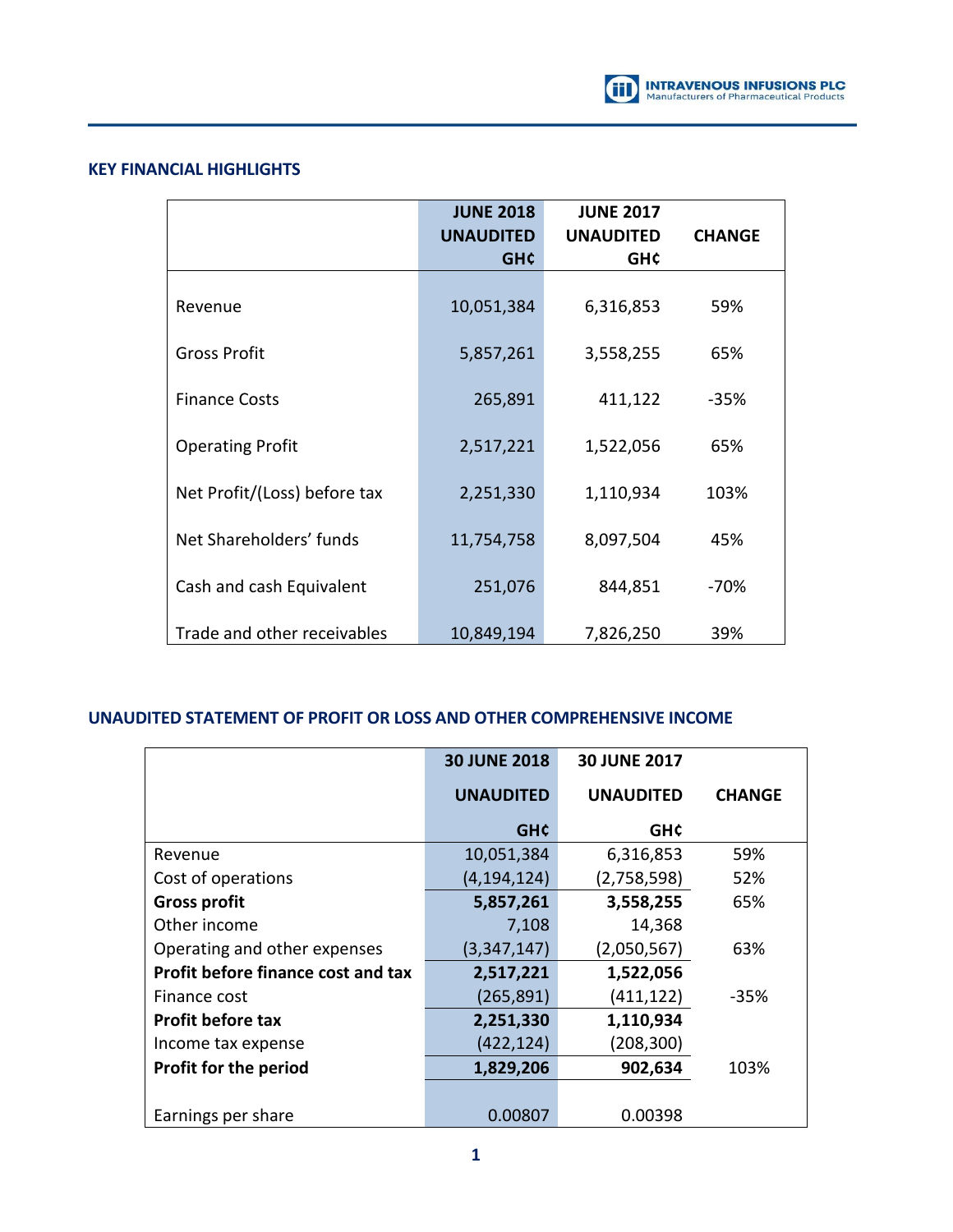## **UNAUDITED STATEMENT OF FINANCIAL POSITION**

|                                     | <b>30 JUNE 2018</b> | <b>30 JUNE 2017</b> |               |
|-------------------------------------|---------------------|---------------------|---------------|
|                                     | <b>UNAUDITED</b>    | <b>UNAUDITED</b>    | <b>CHANGE</b> |
|                                     | <b>GH¢</b>          | <b>GH¢</b>          |               |
| <b>ASSETS</b>                       |                     |                     |               |
| <b>Non-current assets</b>           |                     |                     |               |
| Property, plant and equipment       | 6,041,840           | 4,160,520           | 58%           |
| <b>Current assets</b>               |                     |                     |               |
| Inventory                           | 4,147,271           | 2,129,207           |               |
| Trade and other receivables         | 10,849,194          | 7,826,250           |               |
| Cash                                | 251,076             | 822,851             |               |
| <b>Total current assets</b>         | 15,247,541          | 10,778,308          | 41%           |
| <b>Total assets</b>                 | 21,289,381          | 14,938,828          | 46%           |
|                                     |                     |                     |               |
| <b>Equity</b>                       |                     |                     |               |
| Stated capital                      | 7,213,384           | 7,213,384           |               |
| Retained earnings                   | 2,072,974           | (1,584,280)         |               |
| Capital surplus                     | 2,468,400           | 2,468,400           |               |
| <b>Total equity</b>                 | 11,754,758          | 8,097,504           | 45%           |
| <b>Non-Current Liability</b>        |                     |                     |               |
| Deferred tax liabilities            | 664,843             | 584,910             |               |
| <b>Total non-Current Liability</b>  | 664,843             | 584,910             |               |
| <b>Current liabilities</b>          |                     |                     |               |
| <b>Borrowings</b>                   | 3,668,180           | 2,140,467           |               |
| Trade payables                      | 3,795,670           | 2,877,317           |               |
| Current tax                         | 375,649             | 157,815             |               |
| <b>Employee Benefit obligation</b>  | 1,030,281           | 1,080,815           |               |
| <b>Total Current Liabilities</b>    | 8,869,780           | 6,256,414           | 62%           |
| <b>Total Liabilities</b>            | 9,534,623           | 6,841,324           | 47%           |
| <b>Total Liabilities and Equity</b> | 21,289,381          | 14,938,828          | 46%           |

# **UNAUDITED STATEMENT OF CHANGES IN EQUITY**

|                                          | <b>Stated capital</b> | Income surplus | <b>Capital surplus</b> | Total      |
|------------------------------------------|-----------------------|----------------|------------------------|------------|
|                                          | <b>GHC</b>            | GH¢            | <b>GHC</b>             | <b>GH¢</b> |
| Balance at 1 <sup>st</sup> Jan 2018      | 7,213,384             | 243,768        | 2,468,400              | 9,925,552  |
| Profit/(Loss) for the period             |                       | 1,829,206      |                        | 1,829,206  |
| Balance as at 30 <sup>th</sup> June 2018 | 7,213,384             | 2,072,974      | 2,468,400              | 11,754,758 |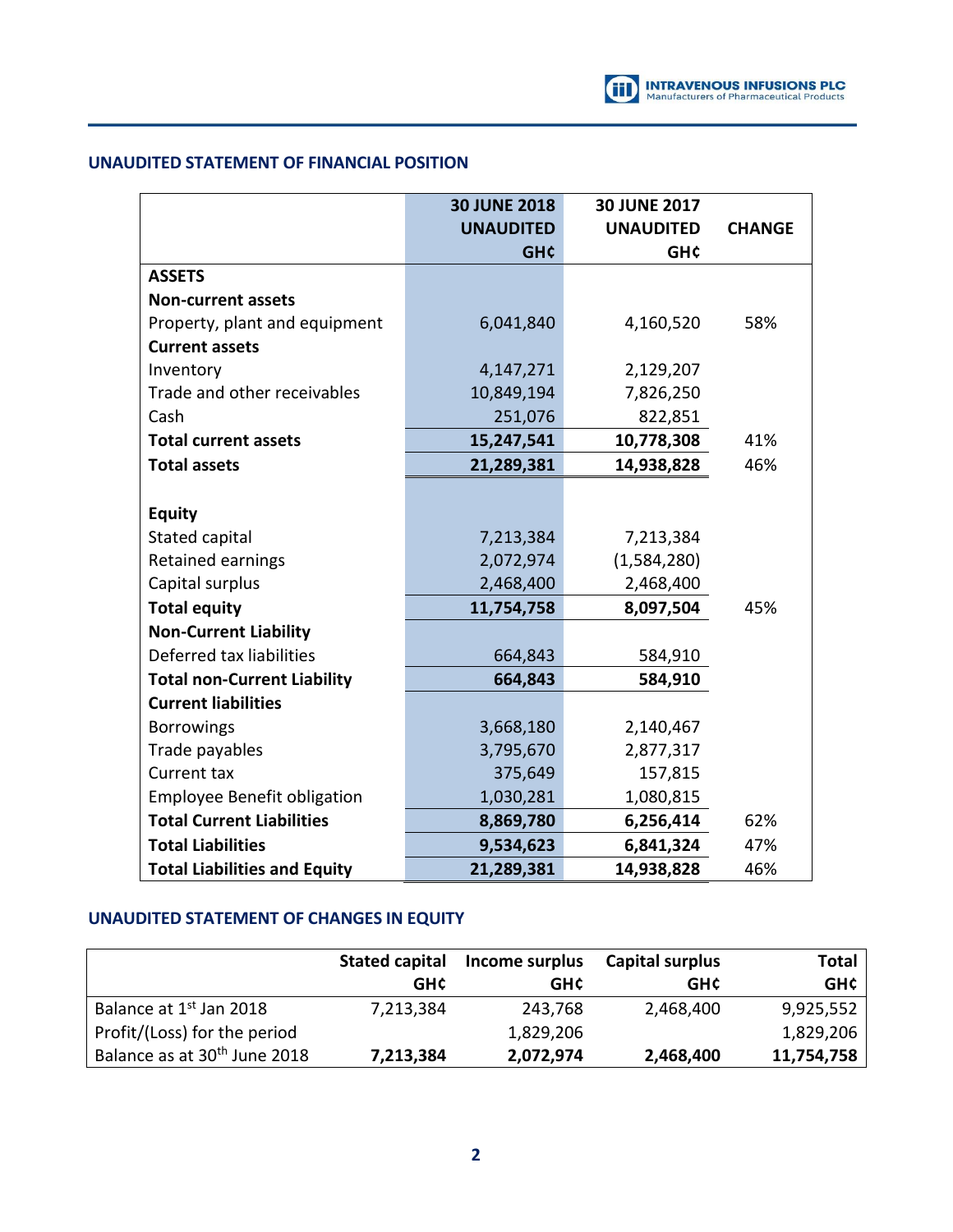# **UNAUDITED STATEMENT OF CASH FLOWS**

|                                                                                             | <b>30 JUNE 2018</b> | <b>30 JUNE 2017</b> |
|---------------------------------------------------------------------------------------------|---------------------|---------------------|
|                                                                                             | <b>UNAUDITED</b>    | <b>UNAUDITED</b>    |
|                                                                                             | <b>GH¢</b>          | <b>GH¢</b>          |
| <b>Operating activities</b>                                                                 |                     |                     |
| Profit before tax                                                                           | 2,251,330           | 1,110,934           |
| Adjustments for non-cash income and                                                         |                     |                     |
| expenses:                                                                                   |                     |                     |
| Depreciation of property, plant and equipment                                               | 328,020             | 237,108             |
| Cash flow included in operating activities                                                  | 2,579,350           | 1,348,042           |
| <b>Changes in operating assets and liabilities</b>                                          |                     |                     |
| Decrease/increase in trade and other                                                        |                     |                     |
| receivables                                                                                 | (948, 578)          | (1,997,993)         |
| Increase/decrease in trade payables                                                         | (1, 181, 042)       | 1,286,009           |
| Increase/decrease in inventory                                                              | 162,368             | (26, 973)           |
| Cash flow from operating activities                                                         | 612,098             | 609,085             |
|                                                                                             |                     |                     |
| Tax paid                                                                                    | (288, 499)          | (62, 899)           |
| Net cash from operating activities                                                          | 323,599             | 546,186             |
|                                                                                             |                     |                     |
| Cash flows from investing activities                                                        |                     |                     |
| Purchases of equipment                                                                      | (290, 291)          | (253, 858)          |
| Net cash used in investing activities                                                       | (290, 291)          | (253, 858)          |
|                                                                                             |                     |                     |
| <b>Cash flows from financing activities</b>                                                 |                     |                     |
| Increase in borrowings                                                                      | (10, 514)           | 295,435             |
| Net cash used in financing activities                                                       | (10, 514)           | 295,435             |
|                                                                                             |                     |                     |
| Net (increase/decrease) in cash and cash                                                    | 22,794              | 587,763             |
| equivalents                                                                                 |                     |                     |
|                                                                                             |                     |                     |
| Cash and cash equivalents at beginning of year<br>Cash and cash equivalents at 30 June 2018 | 228,282<br>251,076  | 235,088<br>822,851  |

The financial statements do not contain untrue statements, misleading facts or omit material facts to the best of our knowledge.

Signed Signed Signed Signed Signed Signed Signed Signed Signed Signed Signed Signed Signed Signed Signed Signed **Isaac Osei David Klutse** 

**Board Chairman Managing Director**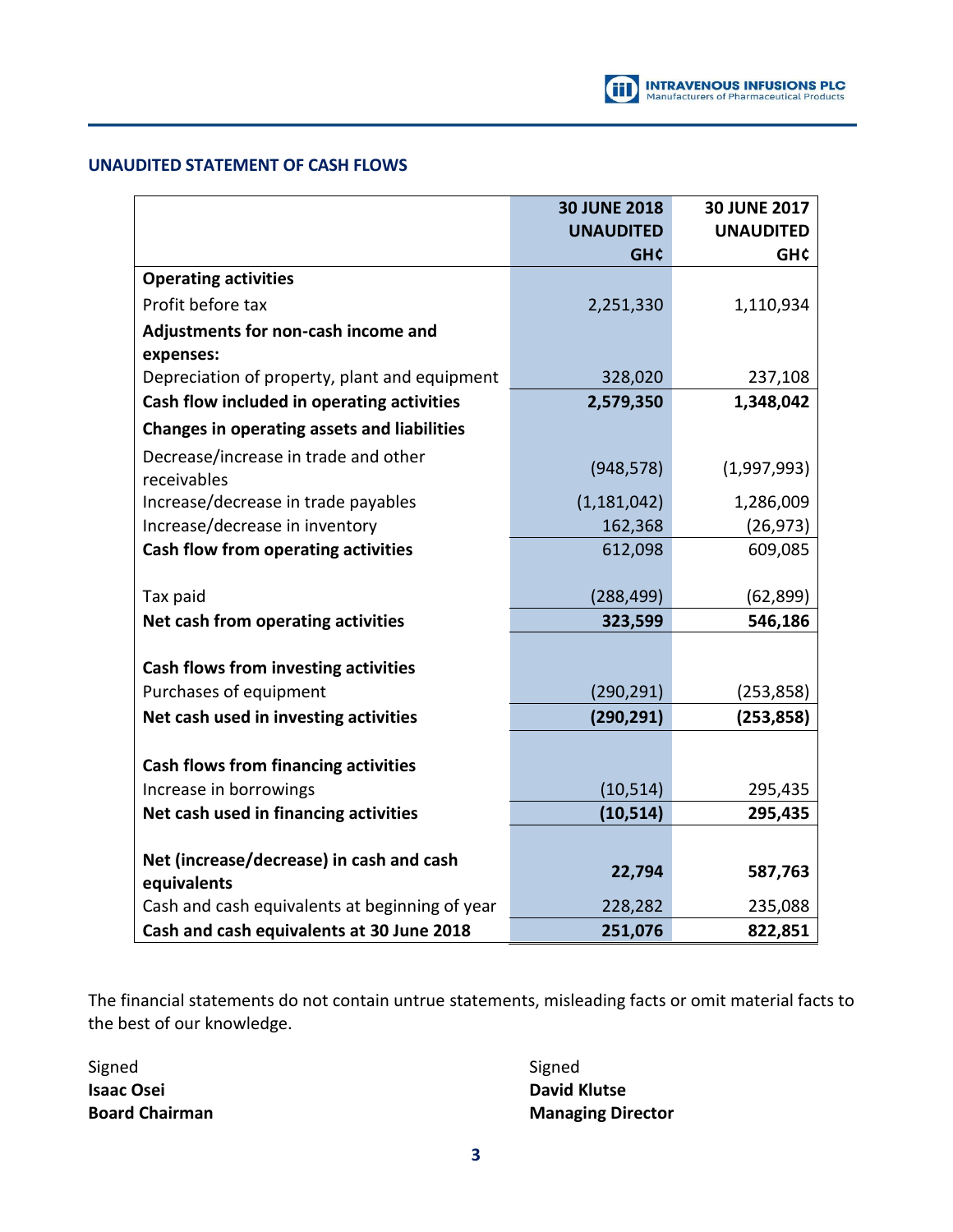## **REVIEW OF FINANCIAL PERFORMANCE FOR THE FIRST HALF YEAR OF 2018**

Intravenous Infusions Plc (trading as IIL) has continued its strong revenue path with the half-year of 2018 recording revenue growth of 59% (year-on-year). The increased revenue is largely due to an increase in sales and production units as well as a product sales mix of infusions and injectables. Profits before tax more than doubled resulting in increased shareholders equity by 45%. Total assets also grew by 46%. It is significant to note that whiles revenue grew by 59%, trade receivables increased by 39% (year-on-year). Collections during the period have been significantly invested in operating assets to achieve a growth of 41% (year-on-year). Management will continue to improve on the current collections strategy focused on the National Health Insurance Authority and related hospitals to shore up the current levels of cash reserves.

The cost of sales ratio improved marginally from 43.7% in 2017 to 41.7% in the period under review. Increase in production and sales units, products sales mix and the competitive sourcing of raw materials resulted in the reduction in the costs of sale ratio over the period.

Year on year, operating and other expenses to sales ratio increased marginally from 32% to 33%. The factors contributing to the increase in the operating cost include increased staff compensation and welfare costs, increased business promotion activities, exchange losses due to the relative decline in the value of the Cedi to the Dollar during the second quarter of the year, increased distribution costs resulting from an increase in the volume of sales and cost of training.

## **OUTLOOK FOR THE SECOND HALF OF 2018**

The second half of the year has always been stronger in terms of growth in revenue. However, the outlook for the second half of 2018 will see revenues remaining flat as Government begins the implementation of its pricing policy that reduces National Health Insurance Authority (NHIA) reimbursable tariffs by 30%. The policy which, commenced on  $1<sup>st</sup>$  July 2018 aims to reduce the medical bill on the NHIA fund and eliminate co-payment by patients when they visit the hospital. Although IV Fluids (Sterile Products) produced by IIL have not been affected by the 30% reduction in tariffs, our inability to get an increase in the NHIA tariffs for IV Fluids and increase margins to the distribution chain of the Ministry of Health institutions and facilities will result in a decrease in the overall average prices of our products by 15%. Management is embarking on a number of strategies to mitigate the effects of this Government policy to include: increasing the volume of production and sales to an optimal level, promoting the sale of products which offer relatively higher margins, and re-engineering operations with the view to reducing overhead costs.